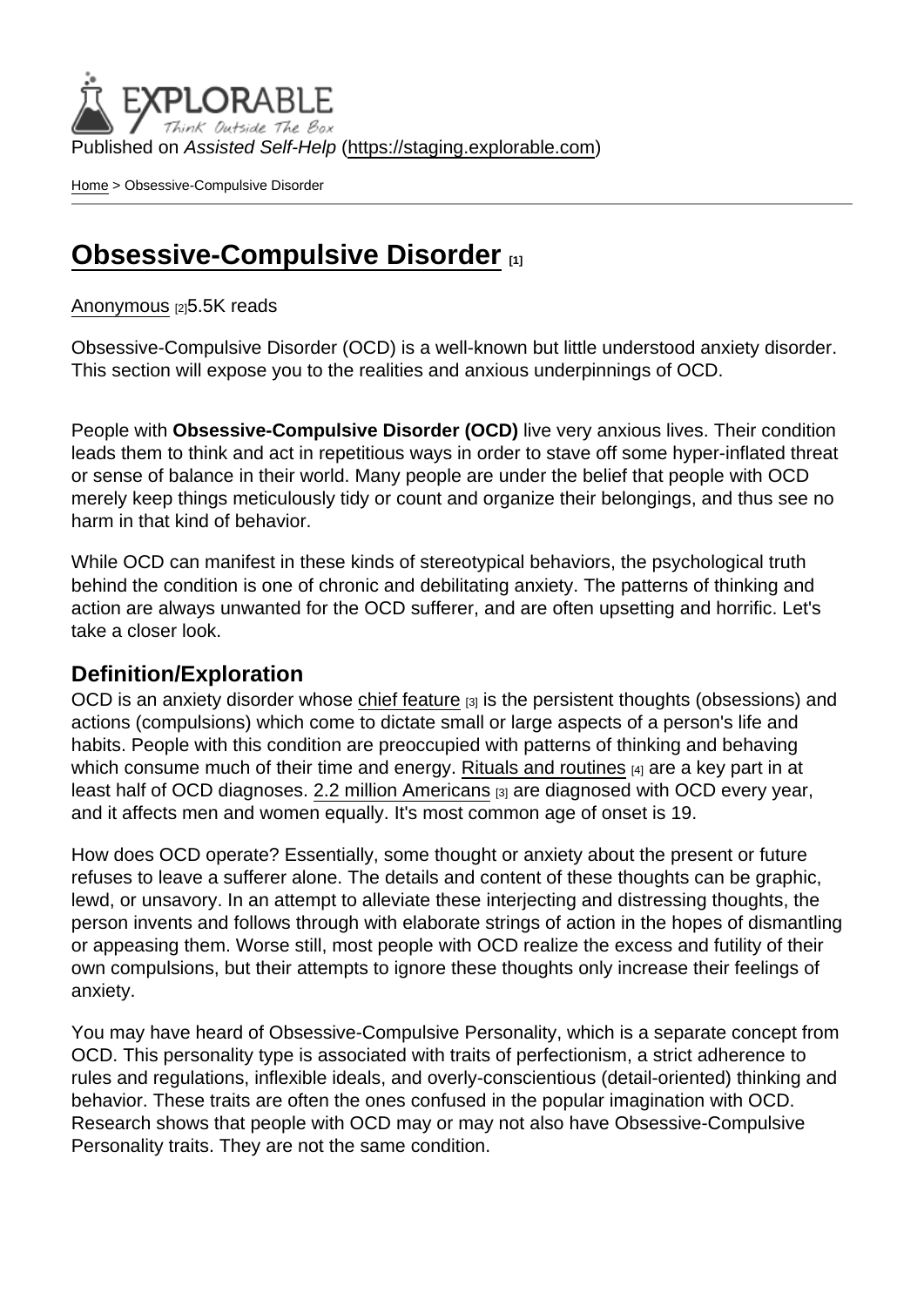As with [certain other](https://explorable.com/general-anxiety-disorder-gad)  $[5]$  [anxiety disorders](https://explorable.com/panic-disorder)  $[6]$  we've discussed, there is no definitive cause for OCD. Environmental and predispositional factors either develop the condition gradually or rapidly.

### Symptoms

OCD symptoms are both [general](http://www.nimh.nih.gov/health/topics/obsessive-compulsive-disorder-ocd/index.shtml)  $[3]$  and [specific](http://www.psyweb.com/mdisord/jsp/ocpd.jsp)  $[7]$  to the Obsession and Compulsion sides of the disorder. Let's break them down one at a time:

#### General Symptoms

- Repeated images and/or thoughts. Topics can include (but are not limited to) germs, tidiness, violence (toward self or others) and sexual acts
- Perform the same rituals over and over again (locking doors, hoarding objects, counting)
- An inability to combat, control, or suppress recurrent thoughts/images
	- Feel little or no pleasure completing the compulsive ritual, but temporarily relieve anxious mindset through them
- Spend 1 hour or more per day focused on these thoughts/behaviors

#### Obsessive Symptoms (Thoughts)

- Ceaseless worrying about dirt and contamination
- Constant worrying about order, organization, and/or symmetry
- Concerned with accidently and violently hurting yourself, loved ones, or strangers
- Hold onto exaggerated sense of responsibility for the well-being of others
- Unwanted, ugly thoughts about religious or sexual imagery
- Doubting that the things you think are irrational

### Compulsion Symptoms (Rituals)

- Cleaning (bathing, handwashing, scrubbing the bathtub multiple times a day)
- Repetition (saying or thinking a name, thought, or phrase for hours; clicking a pen for hours)
- Checking (ensuring the lights are all off/on, that the thermostat hasn't changed, again and again)
- Hoarding (holding onto everything bought--every article of trash, every useless item)
- Continually repeating an old conversation, a prayer, or "conjuring" good thoughts and images in an effort to waylay anxious thoughts

Treatment for OCD can take many forms, from Cognitive-Behavioral Therapy (see [here](https://explorable.com/cognitive-behavioral-therapy-cbt) [8]) to Psychotherapy ([here](https://explorable.com/psychotherapy) [9]) and medication [\(here](https://explorable.com/medication) [10]). Often a combined approach is best, as is the case for many anxiety disorders

# Case Study

In an effort to empathize and visualize what OCD feels like, [here are snippets](http://www.nimh.nih.gov/health/publications/when-unwanted-thoughts-take-over-obsessive-compulsive-disorder/index.shtml) [11] taken from